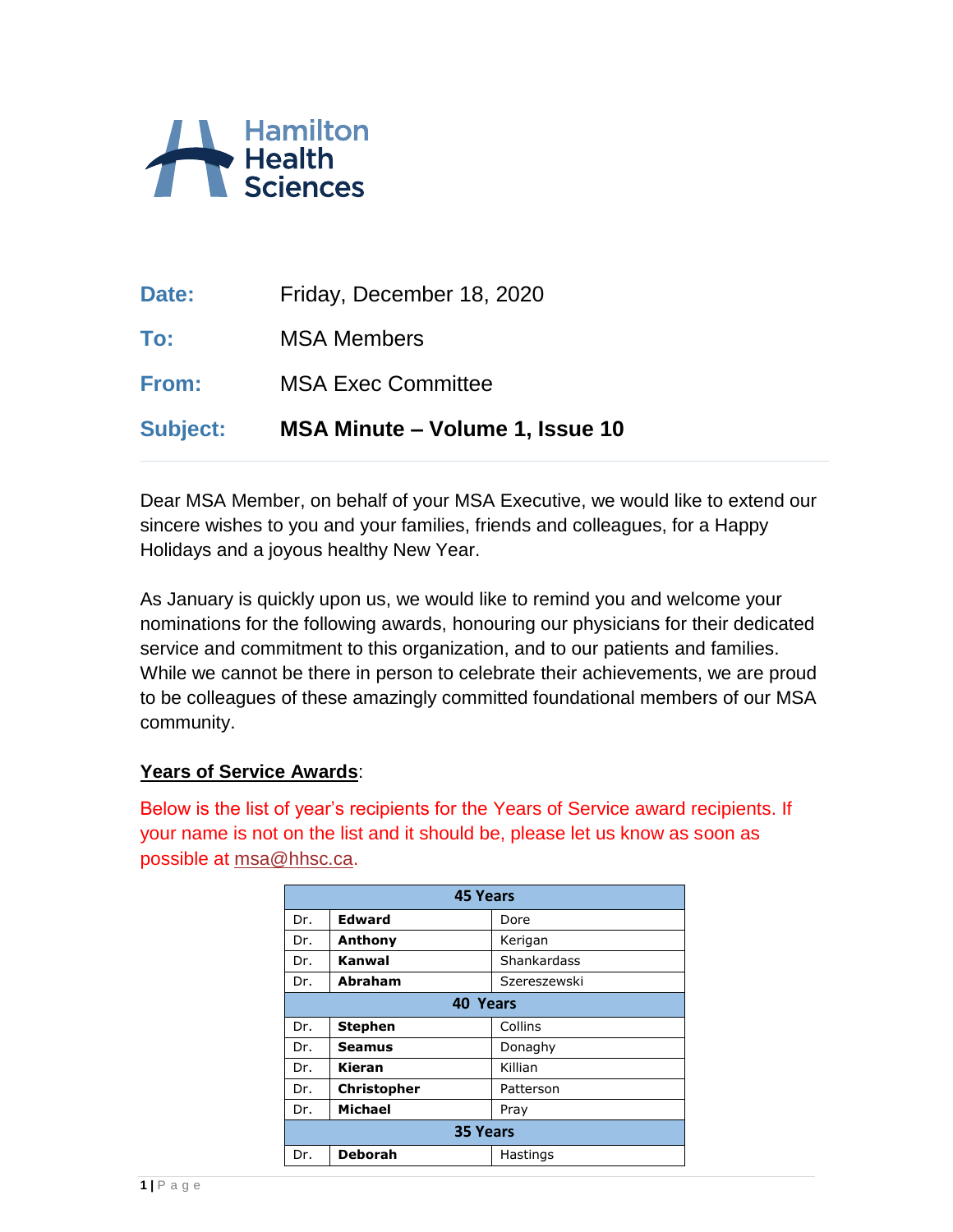| Dr.             | Cindy                 | Hamielec         |  |
|-----------------|-----------------------|------------------|--|
| Dr.             | <b>Joginder</b>       | Khera            |  |
| Dr.             | Peter                 | Leggett          |  |
| Dr.             | <b>Michael</b>        | Marrin           |  |
| Dr.             | Christopher           | Ricci            |  |
| Dr.             | <b>Istvan (Steve)</b> | Szarka           |  |
| Dr.             | <b>Joel</b>           | Yellin           |  |
| Dr.             | <b>Jeffrey</b>        | Weitz            |  |
| <b>30 Years</b> |                       |                  |  |
| Dr.             | Paul                  | Cano             |  |
| Dr.             | <b>David</b>          | Johns            |  |
| Dr.             | <b>Richard</b>        | Kolesar          |  |
| Dr.             | <b>Margaret</b>       | Krol-szpakowski  |  |
| Dr.             | <b>Patel</b>          | Mohammed         |  |
| Dr.             | Ravinder              | Ohson            |  |
| Dr.             | Peter                 | Sirko            |  |
| Dr.             | Imre                  | Szilvassy        |  |
| Dr.             | Alan                  | Taniguchi        |  |
| Dr.             | Susan                 | Waserman         |  |
| Dr.             | <b>Parveen</b>        | Wasi             |  |
| Dr.             | <b>Timothy</b>        | Whelan           |  |
| 25 Years        |                       |                  |  |
| Dr.             | Cheryl                | Allaby           |  |
| Dr.             | <b>Shannon</b>        | <b>Bates</b>     |  |
| Dr.             | <b>Kerry</b>          | Boyd             |  |
| Dr.             | <b>Judith</b>         | Hindson          |  |
| Dr.             | <b>Erik</b>           | <b>Jurriaans</b> |  |
| Dr.             | Brian                 | <b>Juriansz</b>  |  |
| Dr.             | <b>Allan</b>          | Kopyto           |  |
| Dr.             | <b>Andre</b>          | Lamy             |  |
| Dr.             | <b>Pierre</b>         | Major            |  |
| Dr.             | <b>John</b>           | Mernagh          |  |
| Dr.             | Madhu                 | Natarajan        |  |
| Dr.             | Madan                 | Roy              |  |
| Dr.             | <b>Theodore</b>       | Warkentin        |  |

# **Awards Nominations**

## **DEADLINE FOR NOMINATIONS FOR ALL AWARDS \*JANUARY 8TH 2021\***

Over the years, we have had the opportunity to hear from physicians about their work, their passions and the trajectories to which they aspire. We do not want to lose this opportunity. This year is 'a little' different with the challenges of COVID-19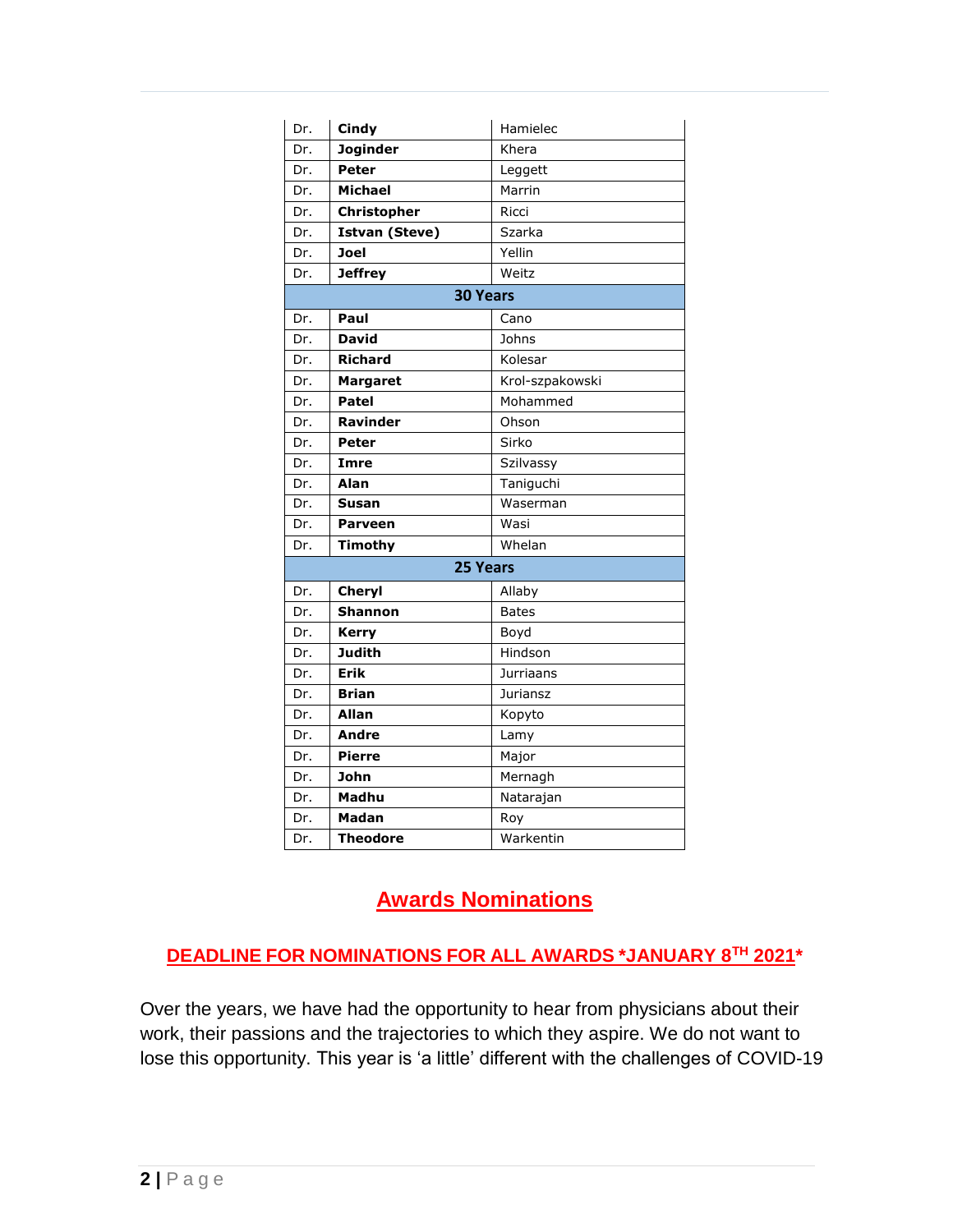## **Consultants and Family Medicine Awards**

#### **Consultants Awards:**

Please nominate a colleague for the MSA consultant's award. The ideal candidate should have been in practice about 10 or more years—mid career (This is not a lifetime achievement award for someone who is pre-retirement).

Think about a colleague with the following characteristics:

- 1) A good clinician good diagnostic and skills and able to handle difficult cases.
- 2) A good doctor to patients goes above and beyond for the patient.
- 3) Good at the art and the science can use evidence and apply it well to individual patients.
- 4) Supports other physicians is available when on duty, trustworthy, reliable, always willing to help
- 5) Teaches you something when you consult or collaborate, you learn something from this individual
- 6) Leads or participates in hospital initiatives to improve care for patient populations.

### *Please submit your nominations for 4 (four) site awards***:**

- *1. The Dr. Clive Davis Award – Hamilton General Hospital*
- *2. The Dr. Dan Dwyer Award – Juravinski Hospital and Cancer Clinic*
- *3. The Dr. Jeffrey Coates Award – McMaster University Medical Centre*
- *4. The West Lincoln Colleagues' Award – West Lincoln Memorial Hospital*

## *Family Medicine Award***:**

Do you know a family physician who exemplifies excellence in care and who strengthens the relationship between community practice and the hospital?

## *Community Action Award*:

**We have a New Physician Award. The "Community Action Award".** This exciting new award will celebrate and bring to light some of the work that many physicians at HHS do to reach outside the walls and boundaries of HHS into the surrounding community. Physicians nominated for this award would typically act to help vulnerable, marginalized, underserviced or racialized members of the community. The recipient would be someone with a track record of such service to the community.

## **MSA Charitable Donations:**

We are accepting *nomination letters* for your favourite community organization!